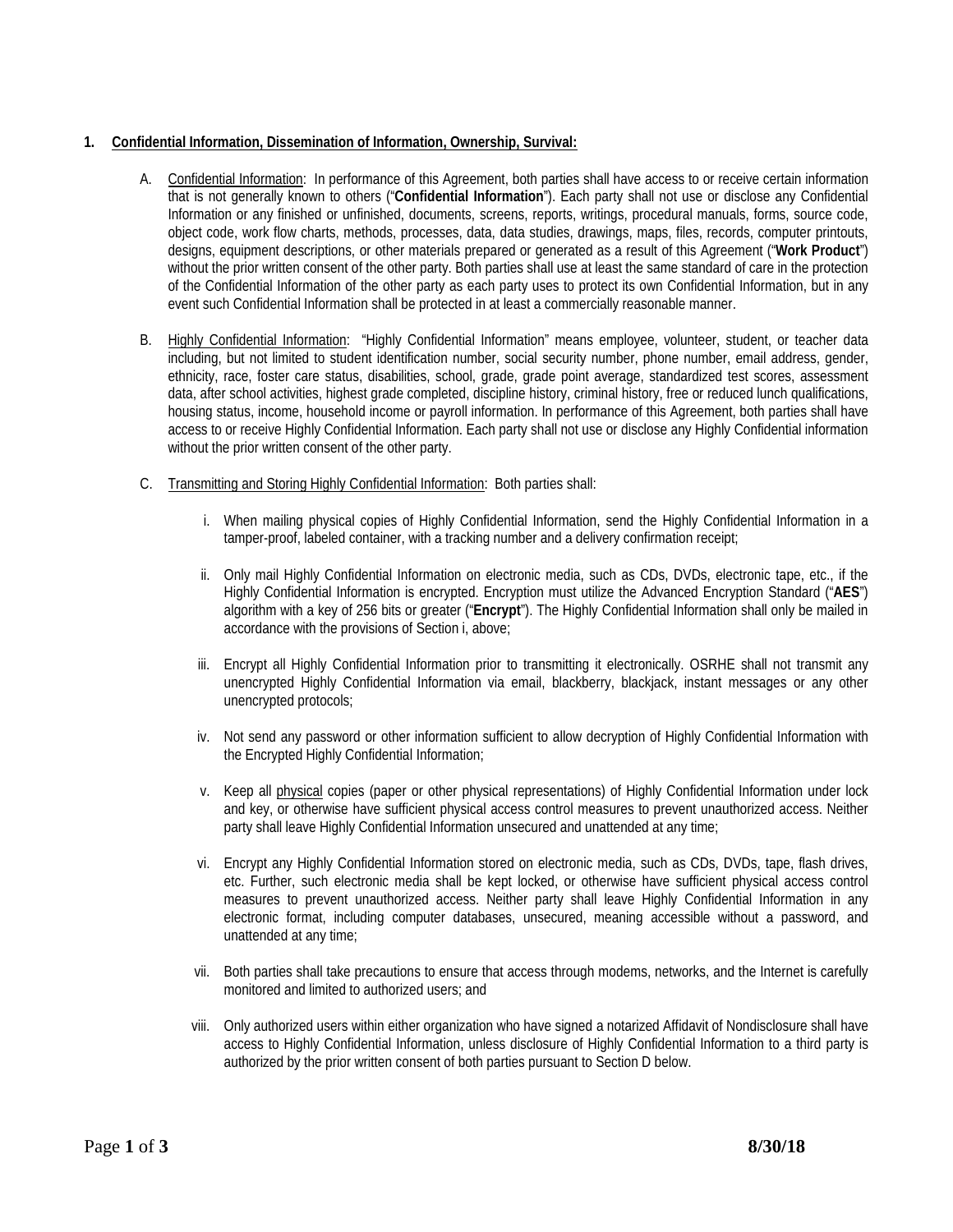- D. Dissemination of Information: Neither party shall disseminate any Confidential Information or Highly Confidential Confidential Information or Work Product which may be in that party's possession, that party shall immediately give notice to Information to a third party without the prior written consent of the other party. If either party is presented with a request for documents by any administrative agency or with a subpoena duces tecum regarding any Confidential Information, Highly the other party and its General Counsel with the understanding that the other party shall have the opportunity to contest such process by any means available to it prior to submission of any documents to a court or other third party. Neither party shall be obligated to withhold delivery of documents beyond the time ordered by a court of law or administrative agency, unless the request for production or subpoena is quashed or withdrawn, or the time to produce is otherwise extended. Each party shall cause its personnel, staff and subcontractors, if any, to undertake the same obligations regarding confidentiality and dissemination of information as agreed to by both parties under this Agreement. **Neither party shall make any disclosure or publication whereby a sample unit or survey respondent (including students and schools) could be identified or the data furnished by or related to any particular person or school under these sections could be identified.**
- E. Ownership: All original research results, data, information, records and work product generated under this Agreement, including all tangible or intangible property (collectively "Work Product") shall be jointly owned by Entity and OSRHE. Each party agrees that all Confidential Information, Highly Confidential Information and preexisting intellectual property shall at all times be and remain the property of the party that supplied it. Each party shall execute all documents and perform all acts that the other party may request in order to assist the other party in perfecting or protecting its rights in and to the Work Product and all intellectual property rights relating to the Work Product.
- that it shall not use the Confidential Information, Highly Confidential Information or Work Product, unless in the aggregate, for any purpose not specifically identified in this agreement, including, but not limited to any research project whether internal or external to that party. Any use of the Confidential Information, Highly Confidential Information, or any Work F. Use of Confidential Information, Highly Confidential Information, and Work Product: Each party warrants and represents Product not specifically contemplated in this Agreement shall be considered a material breach of this Agreement.
- G. Third Party Confidential Information and Proprietary Information: Each party agrees not to utilize, analyze, reverse engineer, or otherwise exploit any third party Confidential Information or proprietary information in performing the Services regardless of where that party obtained the third party Confidential Information or proprietary information (even if the third party Confidential Information or proprietary information was provided by the other party) unless that party has previously secured the appropriate authorization in writing from such third party. In accordance with the provisions of Section 12 of this Agreement, each party hereby agrees to indemnify and hold harmless the other party against any and all claims related to third party Confidential Information and proprietary information in connection with or arising out of the acts or omissions of the indemnifying party or its Staff under this Agreement.
- within three (3) business days of demand. In addition, that party shall, at the other party's option, destroy or return all Confidential Information and Highly Confidential Information that belong to the other party within three (3) days of the H. Return or Destruction of Confidential Information and Highly Confidential Information: Each party shall, at the other party's option, destroy or return all Confidential Information and Highly Confidential Information to the other party upon demand expiration or termination of this Agreement. In the event the party to which the aforesaid information belongs elects to have the other party destroy the Confidential Information and Highly Confidential Information, that party shall provide an affidavit attesting to such destruction.
- I. Staff and Subcontractors: Each party agrees to cause its personnel, staff and subcontractors, if any, to undertake the same obligations of confidentiality and ownership agreed to herein by that party.
- J. Oklahoma Open Records Act: The parties acknowledge that this Agreement and all documents submitted to the Educational Entity related to this contract award are a matter of public record and are subject to the Oklahoma Open Record Act (Title 51 O.S. §§24A.1 – 24A.30 as amended) and any other comparable state and federal laws.
- K. Information Security Procedures: It is critical that Highly Confidential Information be kept secure and protected from unauthorized disclosure. Therefore, all the Highly Confidential Information shared pursuant to this Agreement must be stored securely so that only authorized users within the organization have access to it. This means that computer data bases should be password protected; that precautions are taken to ensure that access through modems, networks, and the